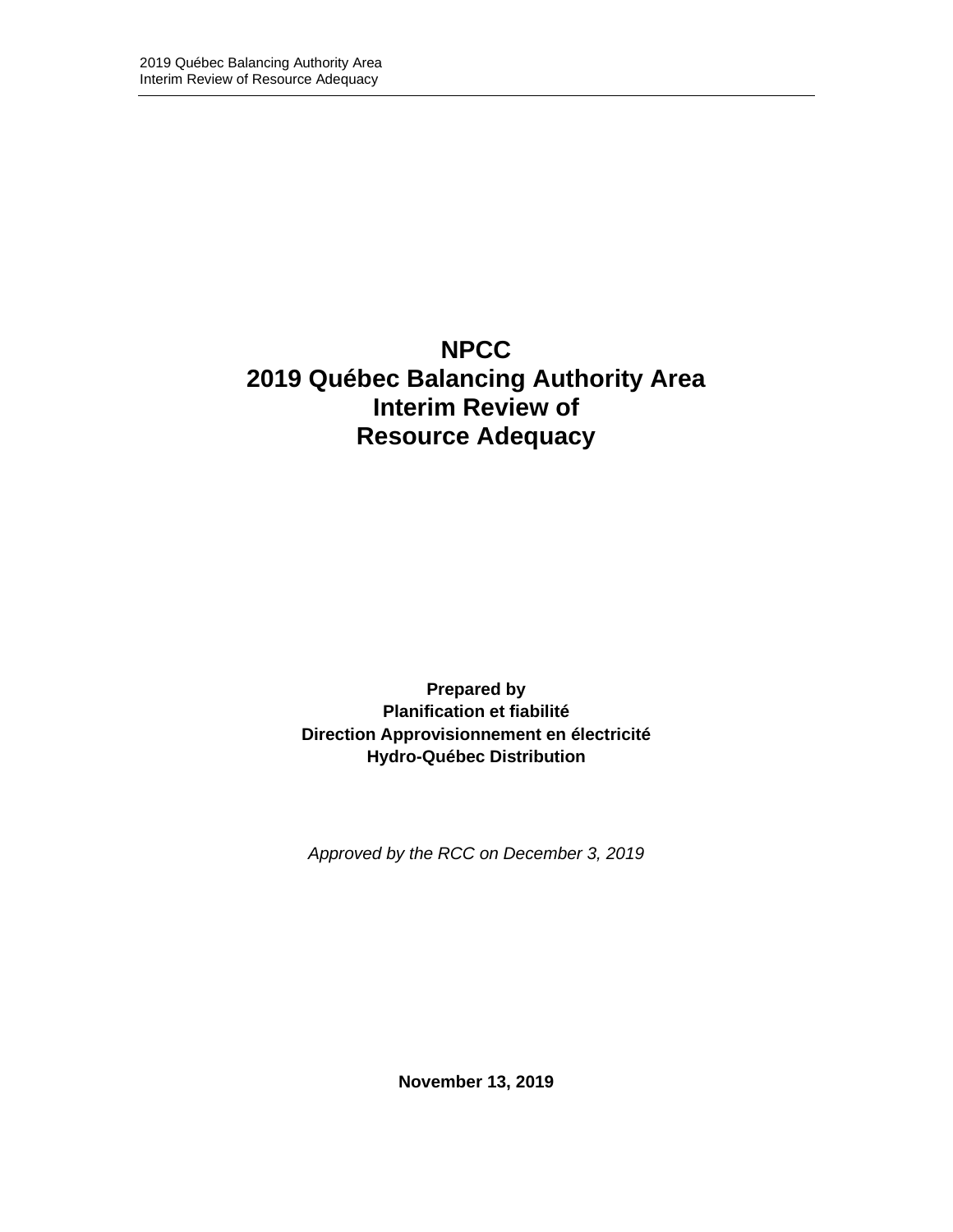This page intentionally left blank.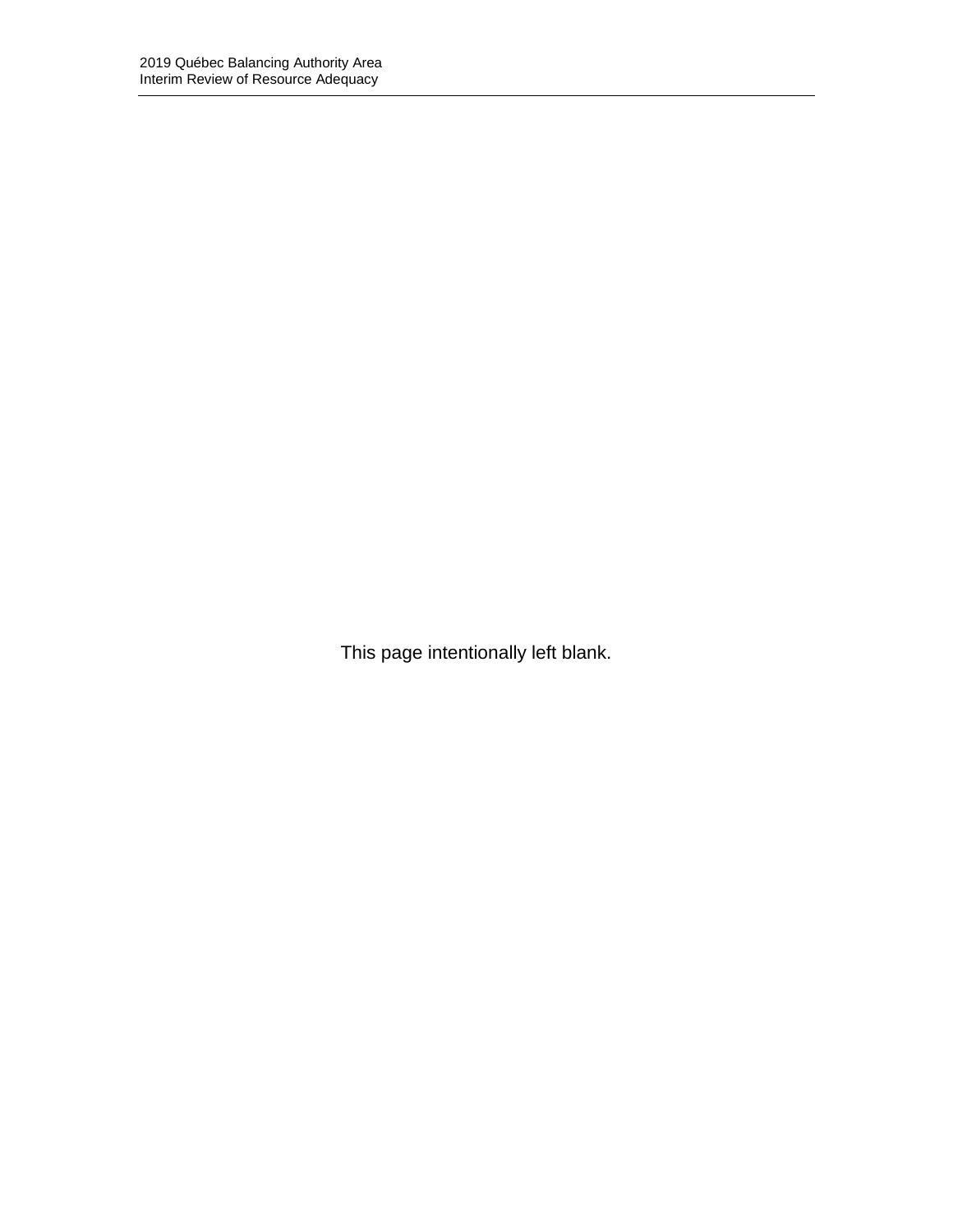# **1. EXECUTIVE SUMMARY**

The Québec Balancing Authority Area submits this assessment of resource adequacy to comply with the Reliability Assessment Program established by the Northeast Power Coordinating Council (NPCC). The guidelines for the review are specified in Appendix D of the NPCC Regional Reliability Reference Directory #1, "*Guidelines for Area Review of Resource Adequacy*".

This 2019 Interim Review of Resource Adequacy is the second update from the last Comprehensive Review, and covers the study period from winter 2019-2020 through winter 2021-2022. Changes in assumptions since the last Comprehensive Review, and the impact of these changes on the overall reliability of the Québec electricity system, are highlighted herein.

The internal demand forecast has been revised upward since the last Comprehensive Review due mainly to an increase in the residential and the commercial sectors sales. Planned resources were also revised upward due mostly to new demand response programs and to an increase in wind resources peak contribution.

Results of this Interim Review show that the loss of load expectation (LOLE) for the Québec Area is below the NPCC reliability criterion of not more than 0.1 day per year for all years of the assessment in the Base case and the High case scenarios.

| <b>Winter</b><br><b>Peak</b> | Base case scenario<br>(days / year) | <b>High case scenario</b><br>(days / year) |
|------------------------------|-------------------------------------|--------------------------------------------|
| 2019-2020                    | 0.000                               | 0.004                                      |
| 2020-2021                    | 0.010                               | 0.024                                      |
| 2021-2022                    | 0.013                               | 0.039                                      |

|  | Table 1 - Summary of LOLE Results |  |  |
|--|-----------------------------------|--|--|
|--|-----------------------------------|--|--|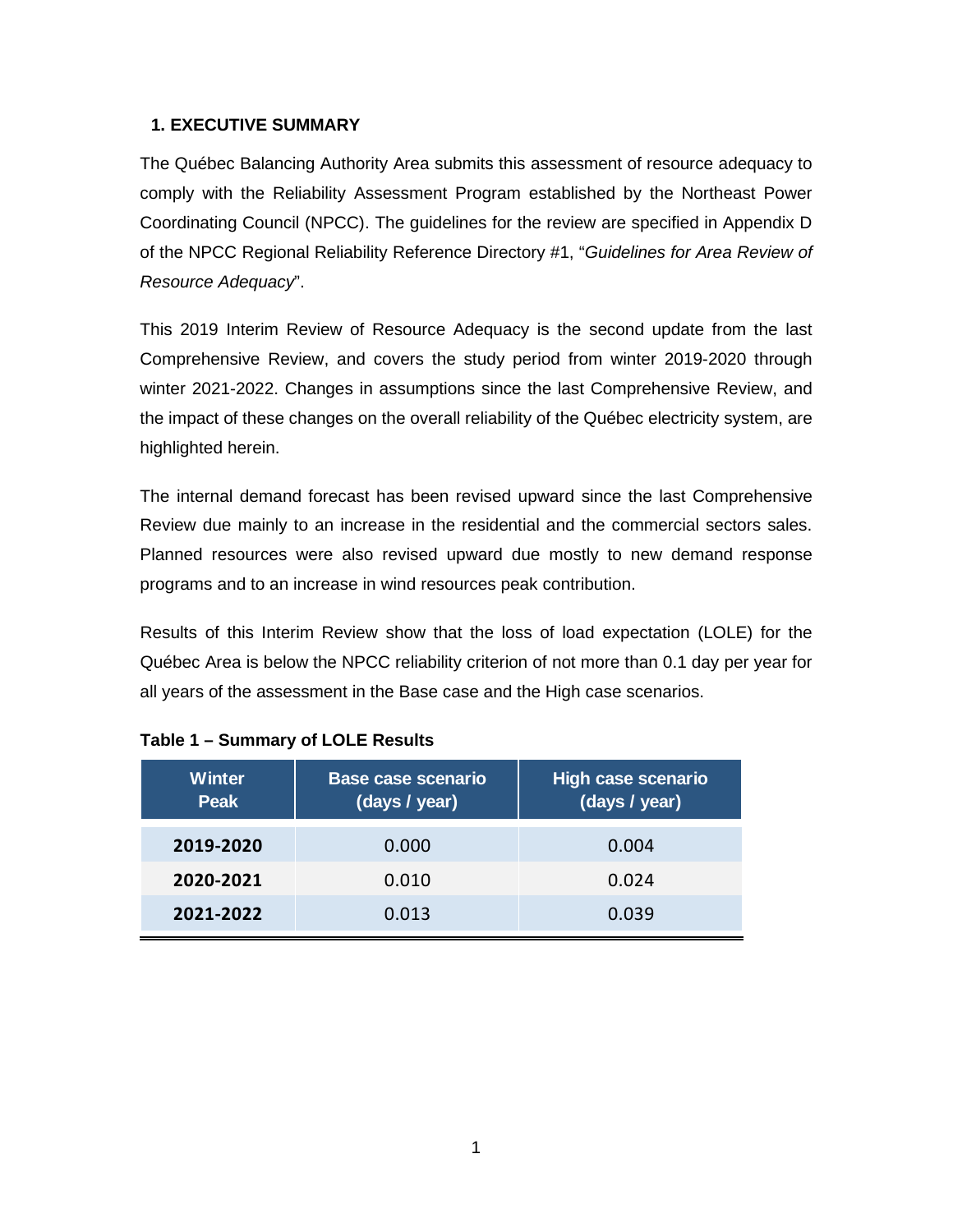# **2. INTRODUCTION**

This Interim Review is the second update of the 2017 Québec Balancing Authority Area Comprehensive Review of Resource Adequacy approved by the Reliability Coordinating Committee (RCC) in December 2017. This review covers the period from November 2019 through October 2022. The Québec Area is a winter peaking system with the peak load generally occurring in January. Major assumptions of this review are consistent with the Hydro-Québec Distribution 2020-2029 Supply Plan, which was filed with the Québec Energy Board on November 1<sup>st</sup>, 2019.

# **3. ASSUMPTION CHANGES**

## **3.1 Base Case Demand Forecast**

The Québec Area peak load forecast over the period of this review has increased in comparison to the load forecast presented in the 2017 Comprehensive Review. This growth in the load forecast is mainly attributed to an increase in sales in the residential and the commercial sectors. Table 2 below compares the peak load forecast between the two reviews.

|                              | <b>Base Case Scenario</b>     |                                        |                   |
|------------------------------|-------------------------------|----------------------------------------|-------------------|
| <b>Winter</b><br><b>Peak</b> | 2019<br><b>Interim Review</b> | 2017<br>Comprehensive<br><b>Review</b> | <b>Difference</b> |
| 2019-2020                    | 39,243                        | 38,862                                 | 381               |
| 2020-2021                    | 40,720                        | 39,988                                 | 732               |
| 2021-2022                    | 41,427                        | 39,456 $1$                             | 1977              |
| <b>Average Growth Rate</b>   | 2.7%                          | 0.8%                                   |                   |

## **Table 2 – Base Case Load Forecast Comparison (MW)**

 $1$  : Does not include any committment on the New England Forward Capacity Market.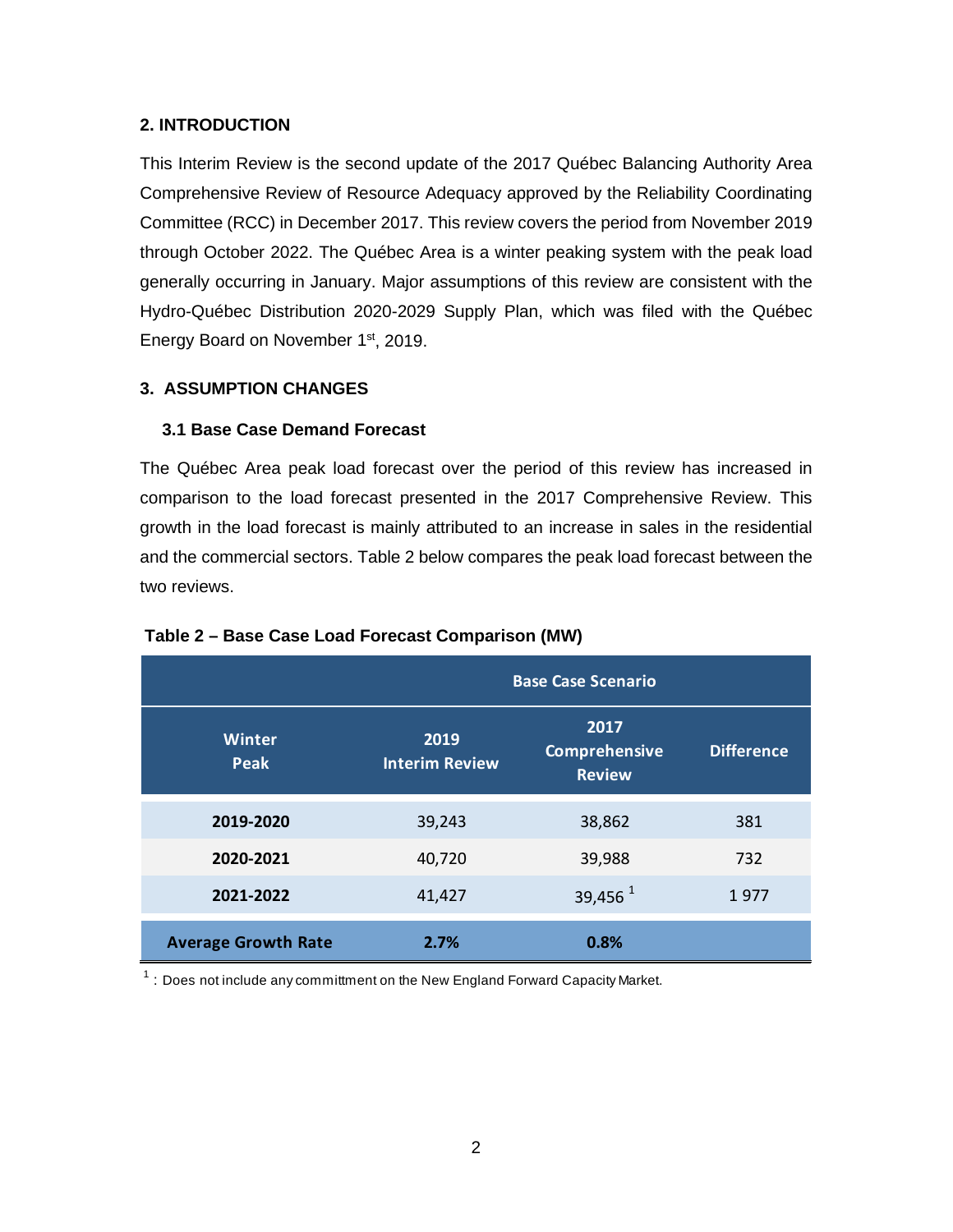**Figure 1 – Comparison of Demand Forecasts**



#### **3.1.1 Load Forecast Uncertainty**

Load forecast uncertainty is derived from the load sensitivity to weather conditions and the variation of economic and demographic variables affecting the load. In this review, the load forecast uncertainty has been revised downward in comparison to what was used in the last Comprehensive Review. The difference between the two reviews is explained by lower weather and economic uncertainty forecasts.

| <b>Review of Resource Adequacy</b> | <b>Current year</b> | $+1$ year | +2 years |
|------------------------------------|---------------------|-----------|----------|
| 2019 Interim Review                | 4.2%                | 4.3%      | 4.4%     |
| 2017 Comprehensive Review          | 4.9%                | 5.1%      | 5.3%     |
| <b>Difference</b>                  | $-0.70%$            | $-0.80\%$ | $-0.92%$ |

| Table 3 - Load Forecast Uncertainty Comparison |  |  |
|------------------------------------------------|--|--|
|------------------------------------------------|--|--|

#### **3.2 High Case Demand Forecast**

The High case load forecast levels presented in Table 4 have a 10% probability of being exceeded. When simulating LOLE for the High case scenario, the load forecast uncertainty is limited to weather conditions.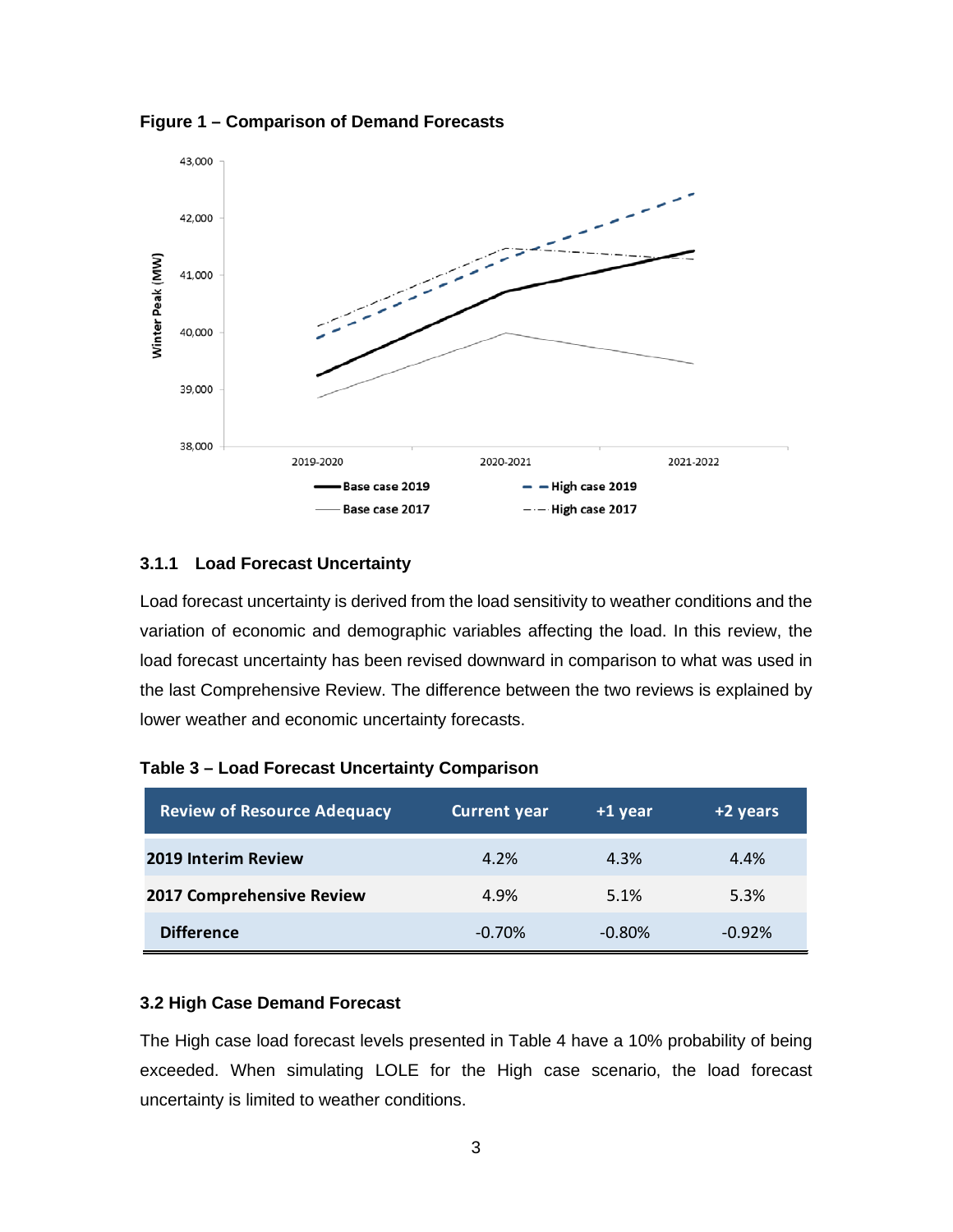|                            | <b>High Case Scenario (MW)</b> |                                               |                   |
|----------------------------|--------------------------------|-----------------------------------------------|-------------------|
| Winter<br>Peak             | 2019<br><b>Interim Review</b>  | 2017<br><b>Comprehensive</b><br><b>Review</b> | <b>Difference</b> |
| 2019-2020                  | 39,969                         | 40,107                                        | $-138$            |
| 2020-2021                  | 41,607                         | 41,478                                        | 129               |
| 2021-2022                  | 42,436                         | 41,279                                        | 1,157             |
| <b>Average Growth Rate</b> | 3.0%                           | 1.5%                                          |                   |

## **Table 4 – High Case Load Forecast Comparison (MW)**

## **3.3 PLANNED RESOURCES**

In this review, planned resources are consistent with the most recent available capacity data updates for the Area. Planned resources at the end of the study period have been revised upward by 782 MW since the last Comprehensive Review. The differences in planned resources are mainly explained by:

- An increase in wind resources (+ 225 MW) due to the revision of the peak contribution for Hydro Quebec Distribution's units (3,667 MW) from 30% to 36%<sup>[1](#page-5-0)</sup>.
- New demand response programs, including a program for data centers specialized in blockchain applications and other interruptible load programs (+ 648 MW).
- Capacity adjustments for other small power producers (-69 MW), and large hydro resources (-22 MW) which will reduce available capacity by 91 MW.

| Winter<br>Peak | 2019 Interim<br><b>Review</b> | 2017 Comprehensive<br><b>Review</b> | <b>Difference</b> |
|----------------|-------------------------------|-------------------------------------|-------------------|
| 2019-2020      | 45,806                        | 46,114                              | -307              |
| 2020-2021      | 46,451                        | 46,431                              | 20                |
| 2021-2022      | 47,113                        | 46,331                              | 782               |

#### **Table 5 – Planned Resources Comparison (MW)**

<span id="page-5-0"></span><sup>1</sup> Hydro-Québec's Wind Capacity Contribution Update was presented to the NPCC CP-8 Working group on July 31, 2019.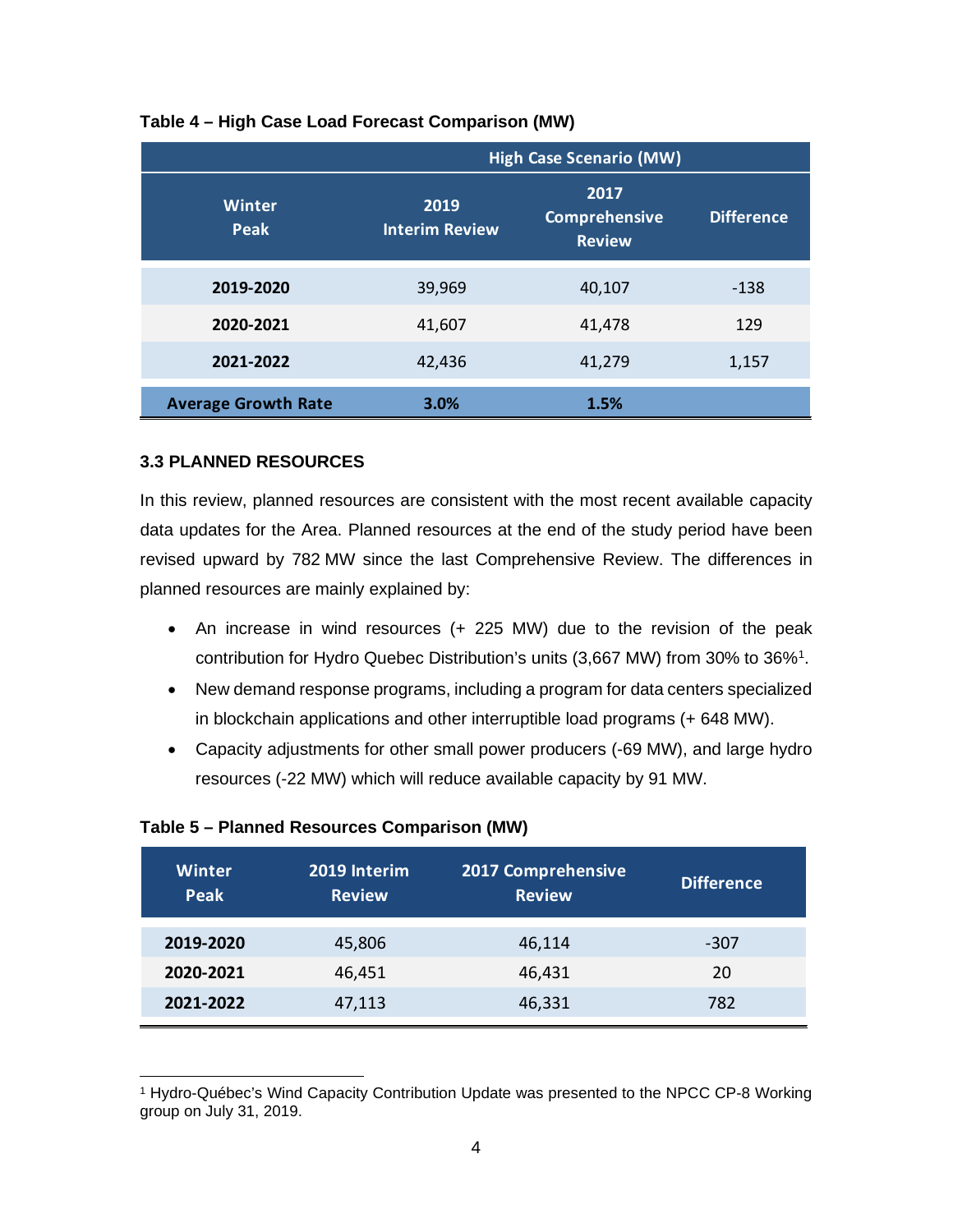#### **4. LOLE RESULTS**

#### **4.1 Base Case Demand Scenario**

Results shown in Table 6 indicate that the Québec Area will meet the NPCC resource adequacy criterion that requires a loss of load expectation (LOLE) value not more than 0.1 day per year (or one day per ten years) for all the years covered by this review. These values are lower than the ones presented in the last Comprehensive Review, due to a decrease in load forecast uncertainty.

|                       | <b>Planned Reserve</b>        |                                        | <b>LOLE</b>                   |                                        |  |
|-----------------------|-------------------------------|----------------------------------------|-------------------------------|----------------------------------------|--|
|                       | (MW)                          |                                        |                               | (Day / year)                           |  |
| <b>Winter</b><br>Peak | 2019<br><b>Interim Review</b> | 2017<br>Comprehensive<br><b>Review</b> | 2019<br><b>Interim Review</b> | 2017<br>Comprehensive<br><b>Review</b> |  |
| 2019 / 2020           | 6,564                         | 7,252                                  | 0.000                         | 0.001                                  |  |
| 2020 / 2021           | 5,731                         | 6,444                                  | 0.010                         | 0.055                                  |  |
| 2021/2022             | 5,686                         | 6,875                                  | 0.013                         | 0.019                                  |  |

## **Table 6 – Planned Reserve and LOLE Results**

The Québec Balancing Authority Reference Reserve Margin is determined by using the NPCC reliability criterion. For this review, results in Table 7 show that Required Reserve Margins for the Québec Area range from 9.8 percent for the 2019-2020 winter period to 10.1 percent for the 2021-2022 winter period. These Reference Reserve Margins are lower than the ones presented in the 2017 Comprehensive Review due to the reduction in load forecast uncertainty and to changes in the resource portfolio, with the addition of 225 MW of wind contribution and of 648 MW of new demand response resources.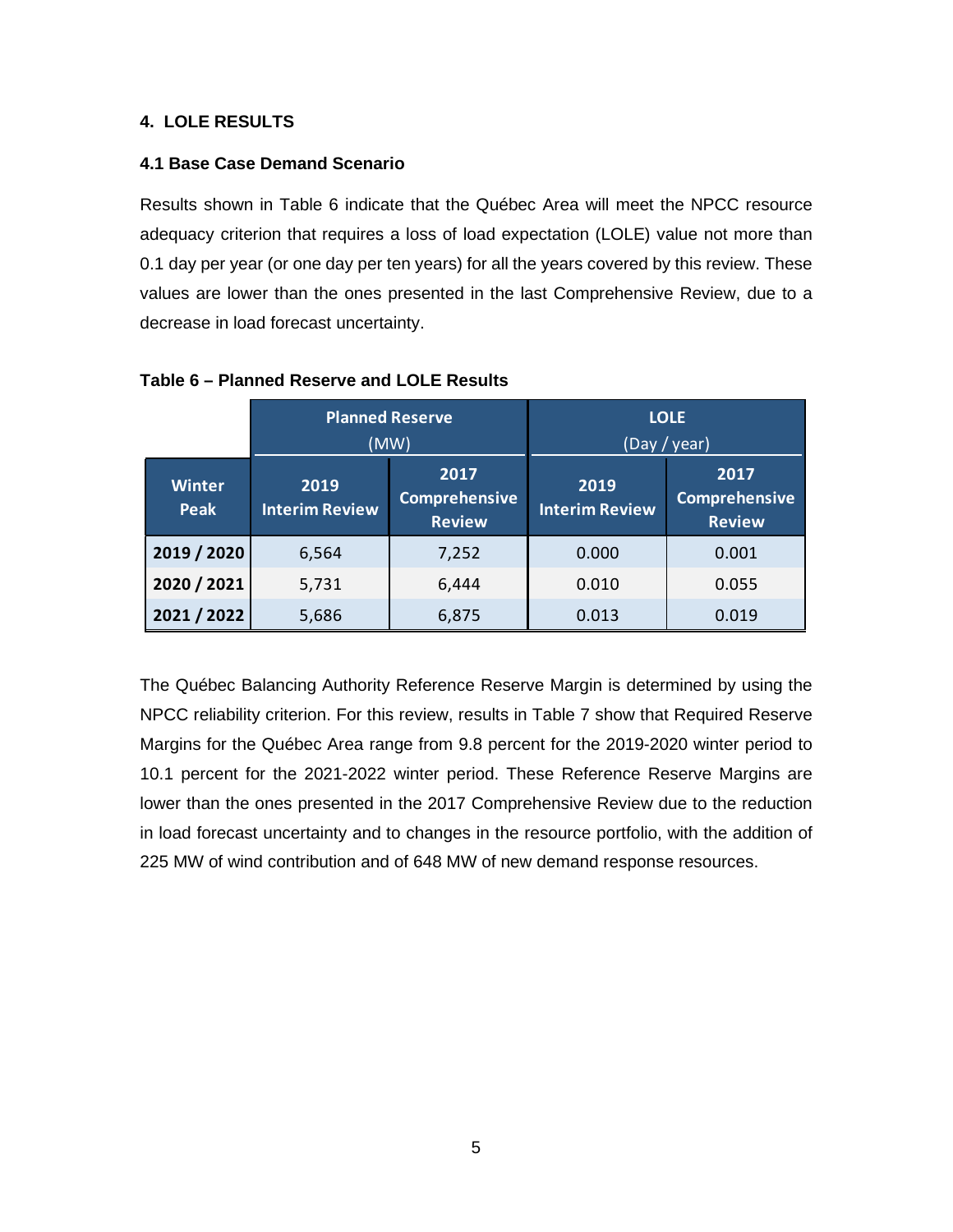|                       | <b>Required Reserve (MW)</b>  |                                               | <b>Reference Reserve (%)</b>  |                                        |                            |
|-----------------------|-------------------------------|-----------------------------------------------|-------------------------------|----------------------------------------|----------------------------|
| <b>Winter</b><br>Peak | 2019 Interim<br><b>Review</b> | 2017<br><b>Comprehensive</b><br><b>Review</b> | 2019 Interim<br><b>Review</b> | 2017<br>Comprehensive<br><b>Review</b> | <b>LOLE</b><br>(Days/year) |
| 2019/2020             | 3,837                         | 5,037                                         | 9.8%                          | 13.0%                                  | 0.100                      |
| 2020/2021             | 4,151                         | 5.284                                         | 10.2%                         | 13.2%                                  | 0.100                      |
| 2021/2022             | 4,181                         | 5,275                                         | 10.1%                         | 13.4%                                  | 0.100                      |

**Table 7 – Required Reserve Margins at NPCC Criterion (LOLE = 0.1 days/year)**

## **4.2 High Case Demand Scenario**

Results shown in Table 8 indicate that, in the High case demand scenario, the Québec Area would be able to comply with the NPCC criterion for each year of the assessment using the resources planned.

|                              | <b>Planned Reserve</b>        |                                        | <b>LOLE</b>                   |                                        |
|------------------------------|-------------------------------|----------------------------------------|-------------------------------|----------------------------------------|
|                              |                               | (MW)                                   |                               | (Day / year)                           |
| <b>Winter</b><br><b>Peak</b> | 2019 Interim<br><b>Review</b> | 2017<br>Comprehensive<br><b>Review</b> | 2019 Interim<br><b>Review</b> | 2017<br>Comprehensive<br><b>Review</b> |
| 2019/2020                    | 5,837                         | 6,006                                  | 0.004                         | 0.027                                  |
| 2020/2021                    | 4,844                         | 4,954                                  | 0.024                         | 0.109                                  |
| 2021/2022                    | 4,677                         | 5,052                                  | 0.039                         | 0.095                                  |

**Table 8 – Planned reserve and LOLE - High Case Demand Forecast** 

## **4.3 "No Wind" Sensitivity Case**

The Quebec Area developed a "No Wind" sensitivity case to assess the impacts of the absence of this resource on reliability. For this case, all wind resources in the Balancing Area (~3,800 MW installed capacity) were removed. Table 9 details results for this case and figure 2 illustrates the impact of wind resources removal on the LOLE, compared to the Base case and the High case scenarios. For each year of the assessment period, the LOLE remains below the NPCC reliability criterion in the "No Wind" sensitivity case.